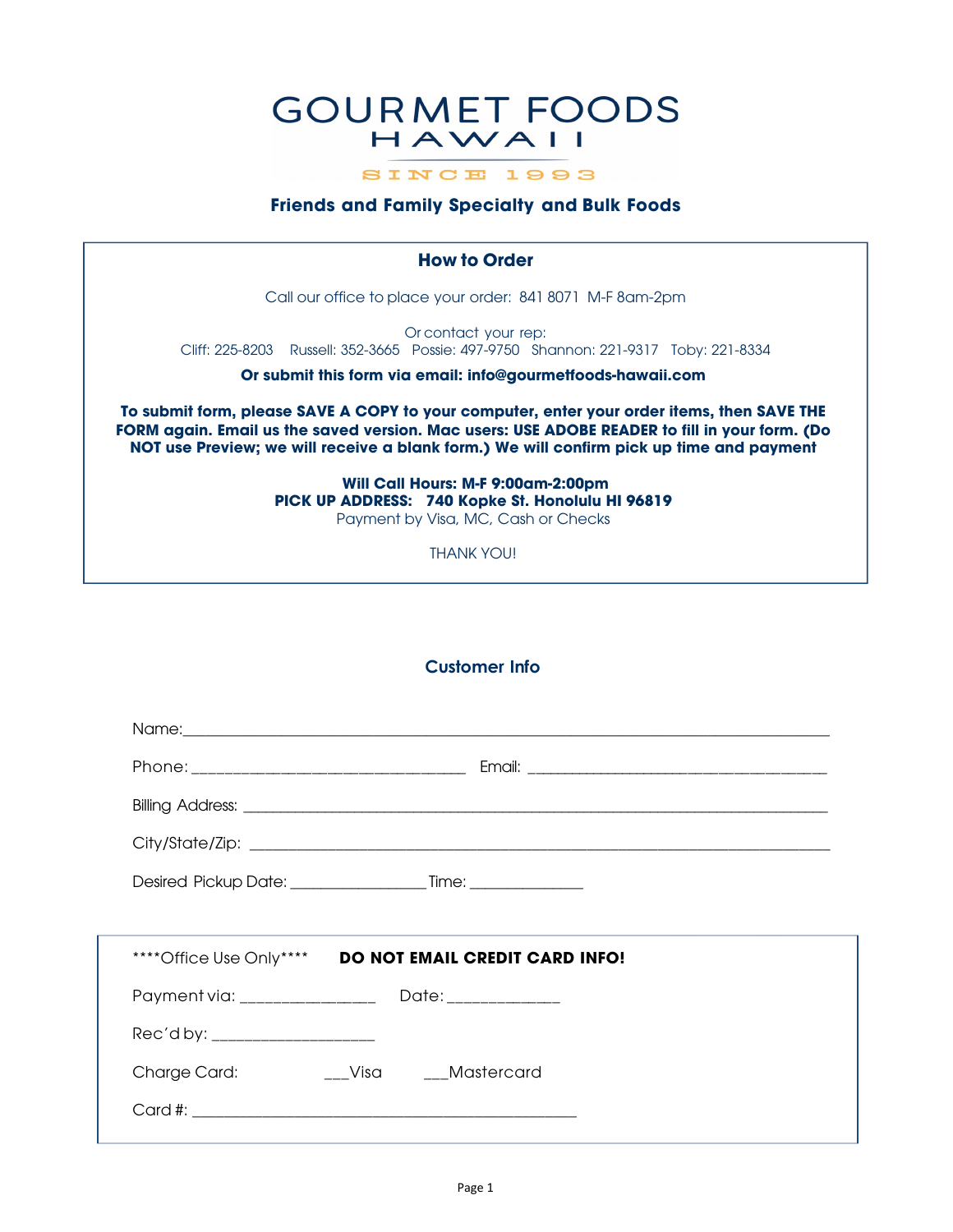### Product List for June 9-15, 2020

| New items are highlighted                                 | <b>Pack Size</b>  | Price                   | Qty | Total           |
|-----------------------------------------------------------|-------------------|-------------------------|-----|-----------------|
| <b>Featured Frozen Foods</b>                              | <b>Pack Size</b>  | <b>Price</b>            |     |                 |
| <b>Summertime Grill Set</b>                               |                   | \$75.00each             |     | \$0.00          |
| Includes: Bratwurst 3lbs, Wild-Caught Shrimp Skewer 16pc, |                   |                         |     |                 |
| Mushroom Burger 4pc, Chimichurri Sauce, Pommery Mustard,  |                   |                         |     |                 |
| Cheesecake Bar with Blueberry Yuzu Compote                |                   |                         |     |                 |
| Beef Bolognese Lasagna Pan 10-12 servings                 | 7lb               | \$56.80ea               |     | \$0.00          |
| Mushroom Burger - Vegetarian 3.5oz                        | 10pc              | \$17.50bag              |     | \$0.00          |
| Spanakopita                                               | 30pc              | \$28.50pkg              |     | \$0.00          |
| Vegetable Potstickers                                     | 40pc              | \$42.60pkg              |     | \$0.00          |
| Jackfruit Cake 2oz VEGAN                                  | 28pc              | \$44.00pkg              |     | \$0.00          |
| Flame Broiled Chicken Breast, Frozen 4oz                  | 100 <sub>pc</sub> | \$166.00cs              |     | \$0.00          |
| Potatoes au Gratin                                        | $6pc$ / $bx$      | $$15.00$ bx             |     | \$0.00          |
| Wild-Caught 21/25 Shrimp on Skewer                        | 26 <sub>pc</sub>  | \$52.00tray             |     | \$0.00          |
| <b>Breakfast and Brunch</b>                               |                   |                         |     |                 |
| Blueberry Filled Crepes (heat & serve)                    | 30 <sub>pc</sub>  | \$48.10cs               |     | \$0.00          |
| Raspberry Filled Crepes (heat & serve)                    | 30 <sub>pc</sub>  | \$48.10cs               |     | \$0.00          |
| Individual Gruyere and Egg Tarts 3.50z                    | 9pc               | \$23.85cs               |     | \$0.00          |
|                                                           |                   |                         |     |                 |
| Cocktail Syrups from Slow Island Food & Beverage Co.      |                   |                         |     |                 |
| Hawaiian Chili Pineapple                                  | 8oz               | \$16.99ea               |     | \$0.00          |
| Lychee                                                    | 8oz               | \$16.99ea               |     | \$0.00          |
| Passion, Orange, Guava                                    | 8oz               | \$16.99ea               |     | \$0.00          |
| Yuzu Citrus                                               | 8oz               | \$17.99ea               |     | \$0.00          |
| Kaua'i Vanilla Bean                                       | 8oz               | \$16.99ea               |     | \$0.00          |
|                                                           |                   |                         |     |                 |
| Ravioli (Frozen) Cooks in 4 minutes                       |                   |                         |     |                 |
| Lobster Ravioli                                           | 3lbs              | \$60.52bag              |     | \$0.00          |
| Portobello Mushroom Ravioli                               | 3lbs              | $\overline{$23.55}$ bag |     | \$0.00          |
| Gnocchi (Saute only, do not boil)                         | $3$ lbs           | \$22.10bag              |     | \$0.00          |
| <b>Butternut Squash Ravioli</b>                           | <b>3lbs</b>       | \$25.65bag              |     | \$0.00          |
|                                                           |                   |                         |     |                 |
| Meat                                                      |                   |                         |     |                 |
| Smoked Duck Breast 8oz pc                                 | 8oz               | \$17.90lb               |     | \$0.00          |
| Chicken Jalapeno Sausage 8/1, cooked                      | 3lbs              | \$7.40lb                |     | \$0.00          |
| Diced Pancetta (Raw Product & Frozen)                     | 2lbs              | \$17.20ea               |     | \$0.00          |
| Sliced Proscuitto (Domestic)                              | 11b               | $$11.91$ lb             |     | \$0.00          |
| Proscuitto Italiano. Sliced (Product of Italy)            | 1 <sub>lb</sub>   | \$19.96lb               |     | \$0.00          |
| Bacon Bits, cooked, all natural                           | 5lb               | \$28.75bag              |     | \$0.00          |
| Hobb's Italian Sausage, Bulk Frozen                       | 10lbs             | \$4.80lb                |     | \$0.00          |
| Duck Breast Moulard Frozen                                | 10-12oz ea        | \$16.00 lb              |     | to be confirmed |
| Pre Sous Vide Duck Breast                                 | $5-7$ ozea        | \$17.00lb               |     | to be confirmed |
| Duck Legs, Hudson Valley Frozen                           | 5lbs              | \$9.95lb                |     | \$0.00          |
|                                                           |                   |                         |     |                 |
| Sauce (Frozen)                                            |                   |                         |     |                 |
| Alfredo Sauce                                             | $5$ lbs           | \$25.57bag              |     | \$0.00          |
| Red Thai Curry Sauce                                      | $5$ lbs           | \$29.80bag              |     | \$0.00          |
| Glace de Veau (all natural sauce concentrate)             | 1lb               | \$14.50ea               |     | \$0.00          |
| Riscossa Pasta (only by the case)                         |                   |                         |     |                 |
| Penne Rigate                                              | 20/1lb            | \$35.75cs               |     | \$0.00          |
| Linguine                                                  | 20/1lb            | \$38.26cs               |     | \$0.00          |
| <b>Bucatini</b>                                           | 20/1lb            | \$35.75cs               |     | \$0.00          |
|                                                           |                   |                         |     |                 |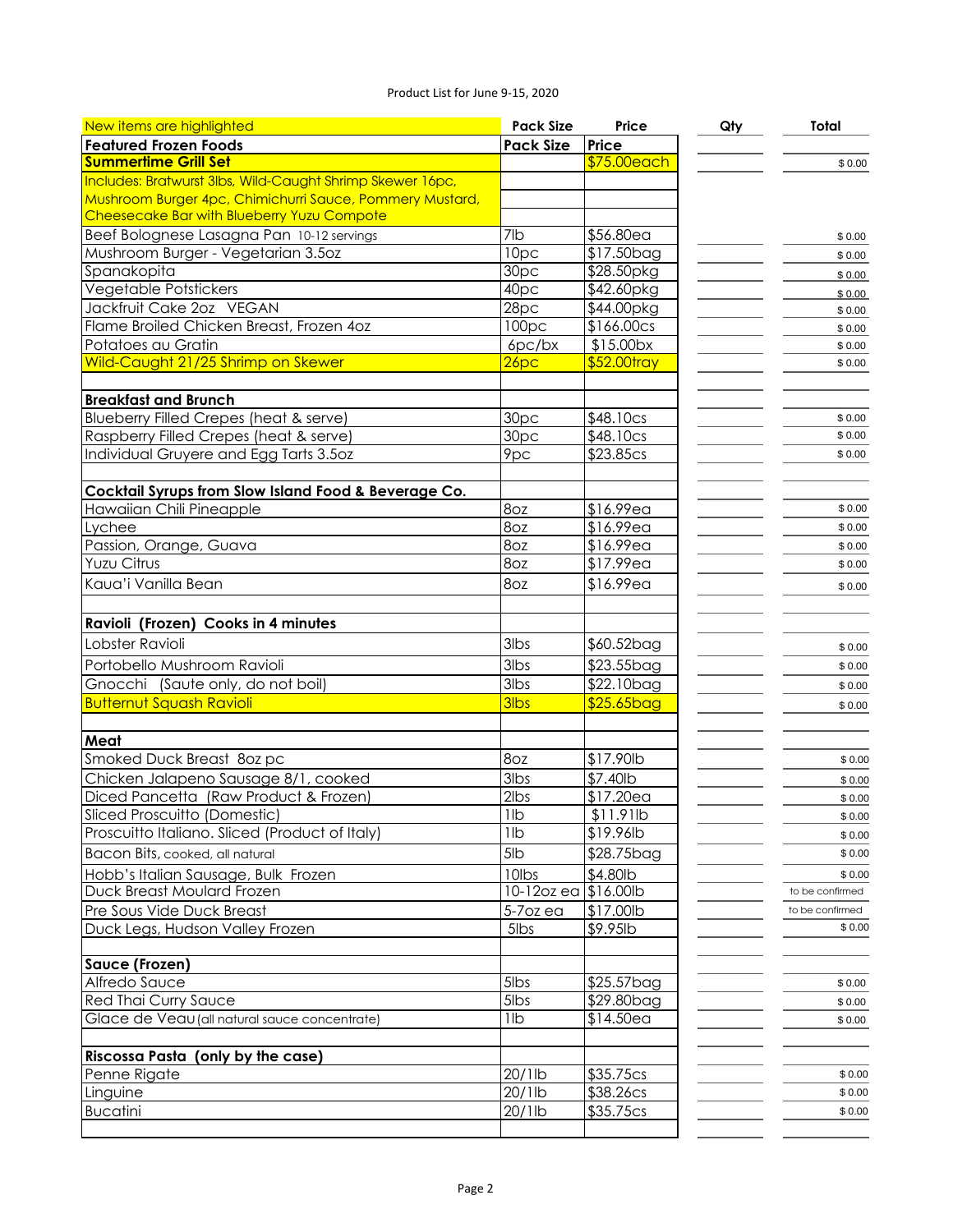#### Product List for June 9-15, 2020

| New items are highlighted                                                          | <b>Pack Size</b>  | Price                   | Qty | <b>Total</b>      |
|------------------------------------------------------------------------------------|-------------------|-------------------------|-----|-------------------|
| Pasta, Special Cuts by the box                                                     |                   |                         |     |                   |
| Pappardelle, Egg Pasta                                                             | 17.6oz            | \$6.00bx                |     | \$0.00            |
| Paccheri, large tube, bronze die cut                                               | 17.6oz            | \$6.00bx                |     | \$0.00            |
|                                                                                    |                   |                         |     |                   |
| <b>Oils and Vinegar</b>                                                            |                   |                         |     |                   |
| Di Stefano EVOO-everyday basic extra virgin olive oil                              | 1gallon           | \$31.15ea               |     | \$0.00            |
| Castillo de Canena Picual EVOO                                                     | 500ml             | \$19.00ea               |     | \$0.00            |
| Castillo de Canena Arbequina EVOO                                                  | 500ml             | \$19.00ea               |     | \$0.00            |
| <b>Harissa Extra Virgin Olive Oil</b>                                              | 8.40z             | \$21.00ea               |     | \$0.00            |
| Bonini Gustoso Traditional Balsamic 8yr                                            | 250ml             | \$41.60ea               |     | \$0.00            |
| Grapeseed Oil, Divina                                                              | 5liter            | \$27.00ea               |     | \$0.00            |
| Gran Gusto Sherry Vinegar, Spain                                                   | 25oz              | \$10.50ea               |     | $\frac{1}{$0.00}$ |
| Banyuls Wine Vinegar, 5 years, France                                              | 16.9oz            | \$12.00ea               |     | \$0.00            |
| <b>Tarragon Vinegar, Vilux</b>                                                     | $\overline{250z}$ | \$18.00ea               |     | \$0.00            |
| <b>Red Wine Vinegar, Vilux</b>                                                     | 25 <sub>oz</sub>  | \$12.00ea               |     | \$0.00            |
|                                                                                    |                   |                         |     |                   |
| <b>Stock your Pantry</b>                                                           |                   |                         |     |                   |
| Parmesan Reggiano                                                                  | 12oz avg.         | \$17.00lb               |     | to be confirmed   |
| San Marzano Tomatoes, whole peeled                                                 | 6/28oz            | \$27.90cs               |     | \$0.00            |
| Crushed Tomatoes, California                                                       | $6/28$ OZ         | \$13.25cs               |     | \$0.00            |
| Anchovies                                                                          | 28oz              | \$15.98can              |     | \$0.00            |
| Spicy Peruvian Red Chili Sauce (Frozen)                                            | 8oz               | $$6.85$ ea              |     | \$0.00            |
| Chimichurri Sauce                                                                  | 8oz               | \$3.50ea                |     | \$0.00            |
| Fior di Riso Arborio Rice (for Rissotto)                                           | 1kg               | \$5.50 bag              |     | \$0.00            |
| Paella Rice                                                                        | 1kg               | \$5.50ea                |     | \$0.00            |
| Urbani Black Truffle Butter (Frozen)                                               | 1lb               | $\frac{1}{2}$ 26.00ea   |     | \$0.00            |
| Urbani White Truffle Salt                                                          | 100 <sub>g</sub>  | \$32.10ea               |     | \$0.00            |
| Urbani Dry Porcini Mushrooms                                                       | 16oz              | \$34.95ea               |     | \$0.00            |
| Kalamata Olives, pitted                                                            | 4.6lbs            | \$21.20ea               |     | \$0.00            |
| Castelvetrano Olives                                                               | $2.2$ lbs         | \$13.80bag              |     | \$0.00            |
| Mustard Pommery, coarse stone ground, France                                       | 8.8oz             | \$9.65ea                |     | \$0.00            |
| Piment d'Esplette                                                                  | 8.8oz             | \$43.50ea               |     | \$0.00            |
| Red Thai Curry Powder                                                              | 8oz               | \$12.95ea               |     | \$0.00            |
| Beurremont Butter, 83% Cultured Butter                                             | 11b               | \$5.75ea                |     | \$0.00            |
| Marcona Almonds                                                                    | 1kg               | \$29.50ea               |     | \$0.00            |
|                                                                                    |                   |                         |     |                   |
| <b>Stay Home and Bake</b>                                                          |                   |                         |     |                   |
| Republica del Cacao Ecuador 56% Chocolate                                          | 8oz               | \$6.50ea                |     | \$0.00            |
| Noel Ecuador 72% Chocolate                                                         | 8oz               | \$8.95ea                |     | \$0.00            |
| Valrhona Cocoa Powder                                                              | 6oz               | $$6.75$ ea              |     | \$0.00            |
| <b>Caramelized Cacao Nibs</b>                                                      | 8oz               | \$7.85ea                |     | \$0.00            |
| Hazelnuts, roasted and diced, Italy                                                | 8.9oz             | \$14.60ea               |     | \$0.00            |
| Madagascar Vanilla Beans                                                           | 5 each            | \$13.65pk               |     | \$0.00            |
| Ravifruit Puree                                                                    | $2.2$ lb          | \$14.75ea               |     | \$0.00            |
| Mango; ___ Passionfruit; ___ Pineapple; ___ Strawberry; ___ Raspberry; ___ Mojito; |                   |                         |     |                   |
| Lychee; Lemon; Blood Orange (indicate qty on line)                                 |                   |                         |     |                   |
|                                                                                    |                   |                         |     |                   |
| Almond Flour, Extra Fine, CA                                                       | 1kg               | \$22.70ea               |     | \$0.00            |
| <b>Extra Fine Shredded Coconut</b>                                                 | $\overline{3}$ lb | $\overline{\$}$ 13.95ea |     | \$0.00            |
| Dark Chocolate Crisp Pearls                                                        | 4oz               | \$5.65ea                |     | \$0.00            |
| White Chocolate Crisp Pearls                                                       | 4oz               | \$5.65ea                |     | \$0.00            |
| <b>Salted Caramel Crisp Pearls</b>                                                 | 4oz               | \$5.65ea                |     | \$0.00            |
| <b>Strawberry Crisp Pearls</b>                                                     | 4oz               | \$5.65ea                |     | \$0.00            |
| Crème Brulee Mix                                                                   | 1kg               | \$10.85bag              |     | \$0.00            |
| Beurremont Butter 83% Cultured Butter                                              | 11b               | \$5.75ea                |     | \$0.00            |
|                                                                                    |                   |                         |     |                   |